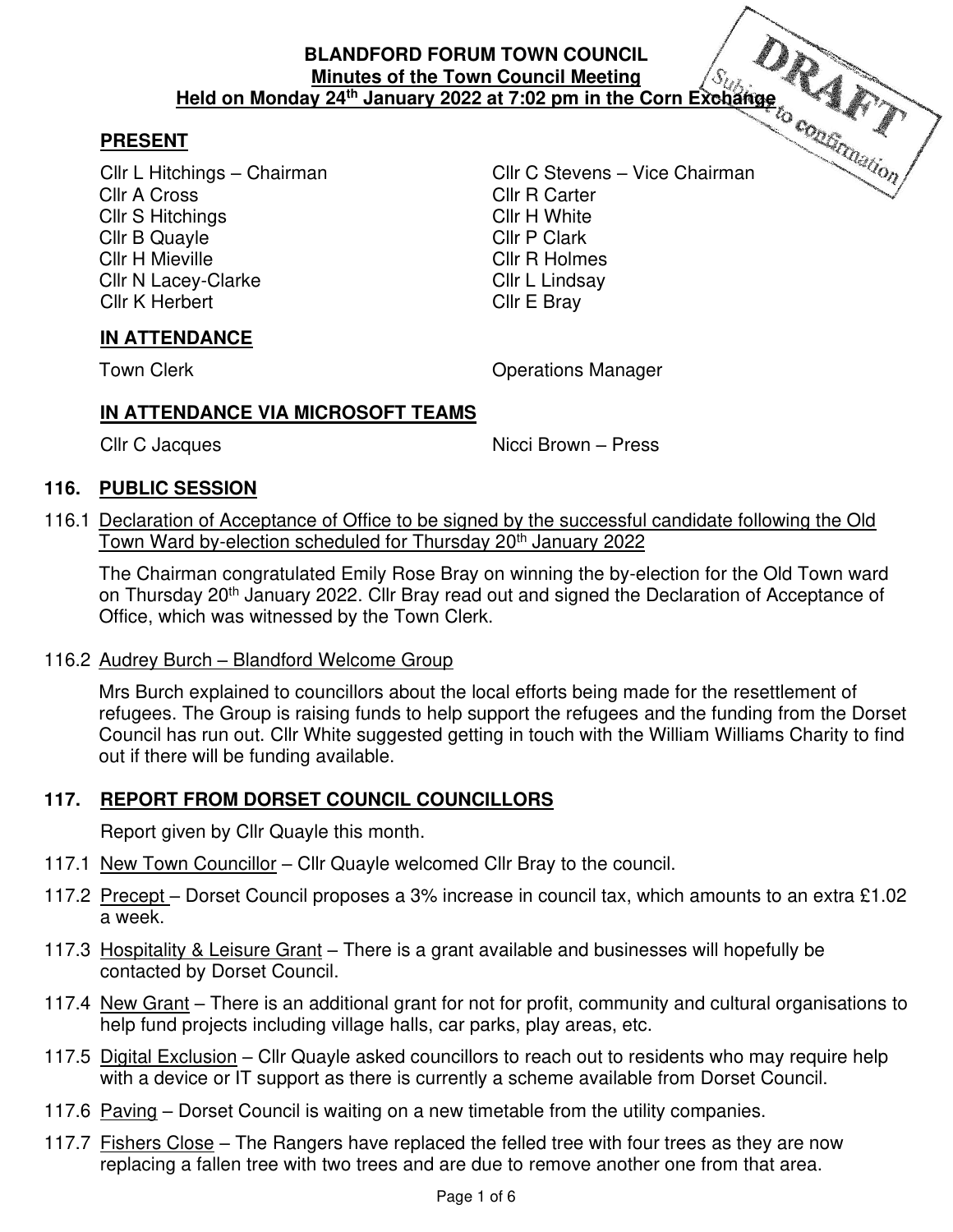# **117. REPORT FROM DORSET COUNCIL COUNCILLORS (cont)**

- 117.8 Local Transport There is funding available for improving local transport and a consultation will be received in due course.
- 117.9 TIC Update Cllr Quayle contacted the Dorset Council officer who was dealing with the TIC asset that belongs to Dorset Council. A meeting was held with the officer, Cllr Quayle and the Town Clerk on Friday morning to discuss the options available.
- 117.10 Sovereign Both Dorset Council councillors have received a lot of complaints from Sovereign Housing residents and are taking this further.

# **118. APOLOGIES**

Cllr P Osborne

# **119. TO RECEIVE ANY DECLARATIONS OF INTEREST AND REQUESTS FOR DISPENSATIONS**

7:37pm – Cllr White left the meeting.

Cllr Quayle declared a personal interest in the venue hire charges as his wife is a regular hirer.

# **120. MINUTES OF THE TOWN COUNCIL MEETING HELD ON 20TH DECEMBER 2021**

7:39pm – Cllr White returned to the meeting.

 It was PROPOSED by Cllr Mieville, SECONDED by Cllr Carter and AGREED (12 in favour, 1 abstention, 1 non-vote) that the Minutes be APPROVED and SIGNED.

# **121. TOWN CLERK'S REPORT & CORRESPONDENCE**

The paper was noted (see Appendix A).

- 121.1 Blandford Massachusetts Barry Barnett wrote to the Town Clerk to gauge interest in producing a video for Blandford Massachusetts where the Blandford Historical Society will be celebrating the 200<sup>th</sup> anniversary of their church in September 2022. The Town Clerk has written to local organisations and received positive responses to date. The Town Museum has offered to contact a pupil who may be able to help with the video.
- 121.2 Welcome Back Fund As part of the work under the Welcome Back Fund, Dorset Council is working with Blandford Forum Town Council. As part of this work, the Welcome Back Fund is paying for automated footfall monitoring at one location in the town centre, which is opposite the Town Hall. The accessible picnic benches were received just before Christmas and located at the rugby, football, cricket clubs and the cemetery. New planters are also being purchased with the funding, which is money from the European Union through the European Regional Development Fund (ERDF) provided by HM Government.
- 121.3 BRFC Lease A meeting has been held with the Town Council's solicitor to discuss the introduction of a long-term lease for the Rugby Club at Larksmead. This will be referred back to the Recreation Amenities Committee.
- 121.4 Service Level Agreements All the organisations who applied for a continuation of, or a new, agreement have written to thank the Town Council for its ongoing support by extending the agreements.
- 121.5 Corn Exchange Gantry A caretaker has reported that people have been accessing the gantry and this has been reported to the PCSO who advised that we should put measures in place to prevent access. This is particularly difficult on the roof area, partly because of the Grade I listing.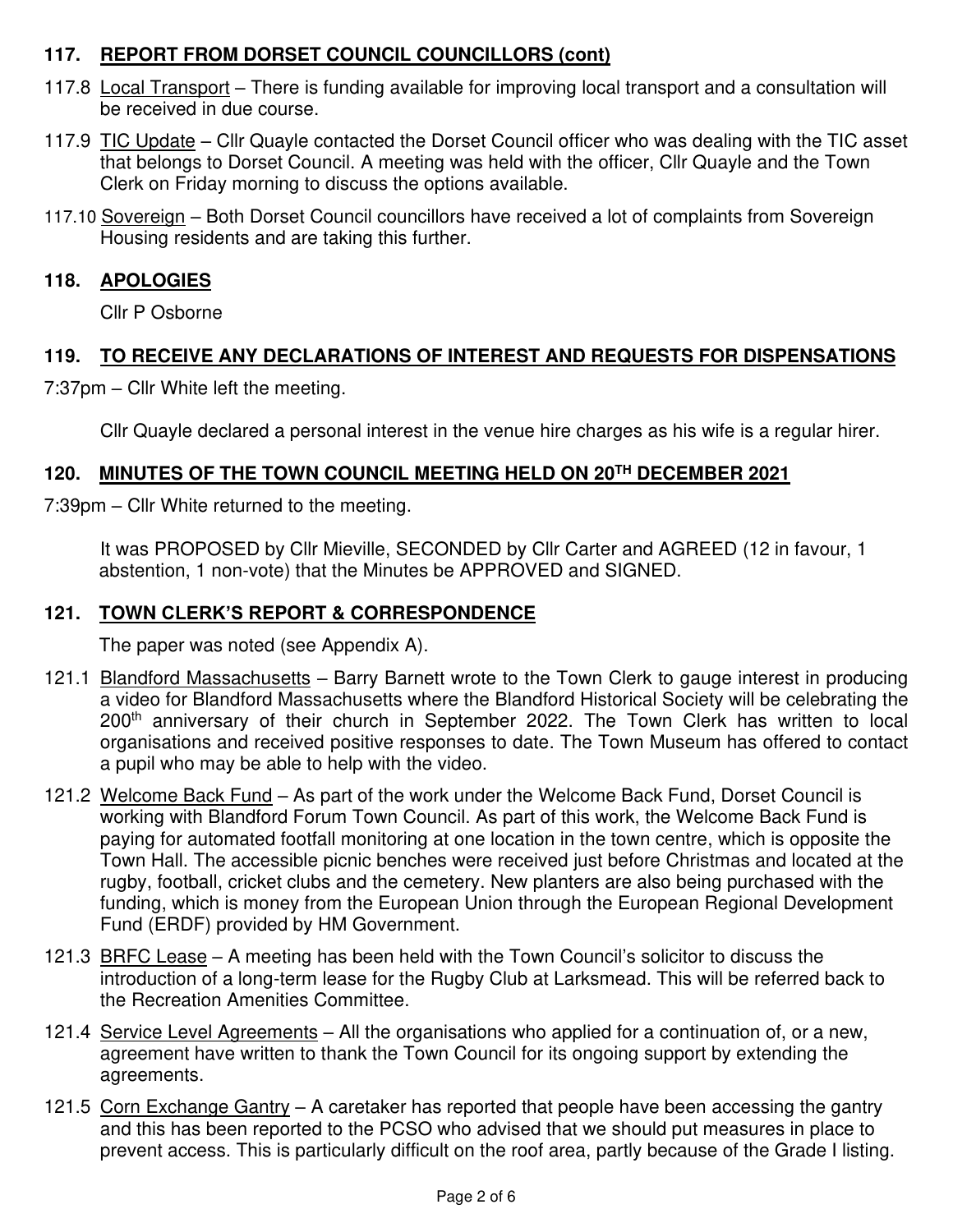# **121. TOWN CLERK'S REPORT & CORRESPONDENCE (cont)**

However, the Operations Manager has changed the angle of the CCTV that covers the back of the office, arranged for temporary lighting to be installed and the anti-vandal paint and associated signage to be added. IPA has also been approached for their views.

- 121.6 Woodhouse Gardens Access An issue was raised with the access to the pavilion due to the difficulty mobility scooters are experiencing. The DAG offered to meet the Town Clerk on site to discuss the matter, thanks to Nicci Brown, and it was agreed that the new access was suitable but the existing door with the ramp was not. Hence, signage has been added to direct people with mobility issues to the smoother entrance when accessing and exiting the building.
- 121.7 Defibrillator An email was received from one of the regular hirers due to a fully unresponsive woman outside the Town Hall on Saturday and the lack of immediate defibrillator facilities and the emergency services did not have the access code to the unit located at the Masonic Lodge. A response was sent to explain the Grade I listed status of the Town Hall, and therefore the difficulty of attaching anything to it. The Town Council displays a sign in its notice boards showing where the units are, as well as information on its website, and the Town Clerk suggested that this is a future agenda item should Councillors wish to consider this.

**ACTION: TOWN CLERK**

# **122. CIVIC REPORT**

There is no civic report this month.

## **123. RECOMMENDATIONS AND RECEIPT OF MINUTES**

- 123.1 Finance & Staffing Committee Meeting held on Monday 13th December 2021
- 123.1.1 Recommendations

## **BLANDFORD FOOD BANK**

The recommendation was as follows and Cllr S Hitchings asked that this item is deferred to the February full council meeting.

It was PROPOSED by Cllr L Hitchings, SECONDED by Cllr Stevens and AGREED unanimously that

**The principle of an SLA is agreed to with Blandford Food Bank, subject to further discussions and receipt of supporting information.** 

**ACTION: TOWN CLERK**

123.1.2 The Minutes were RECEIVED.

# **124. TO APPROVE THE COUNCIL DIARY FOR 2022/2023**

The paper was noted (see Appendix C).

It was PROPOSED by Cllr L Hitchings, SECONDED by Cllr Stevens and AGREED unanimously that

**The Town Council approves the Council Diary for 2022/2023 with the Mayor Making dates being held on 20th May 2022 and 19th May 2023.** 

**ACTION: TOWN CLERK**

# **125. TO CONSIDER A GRANT APPLICATION FROM CREATIVE EXPRESSION**

The paper was noted (see Appendix D).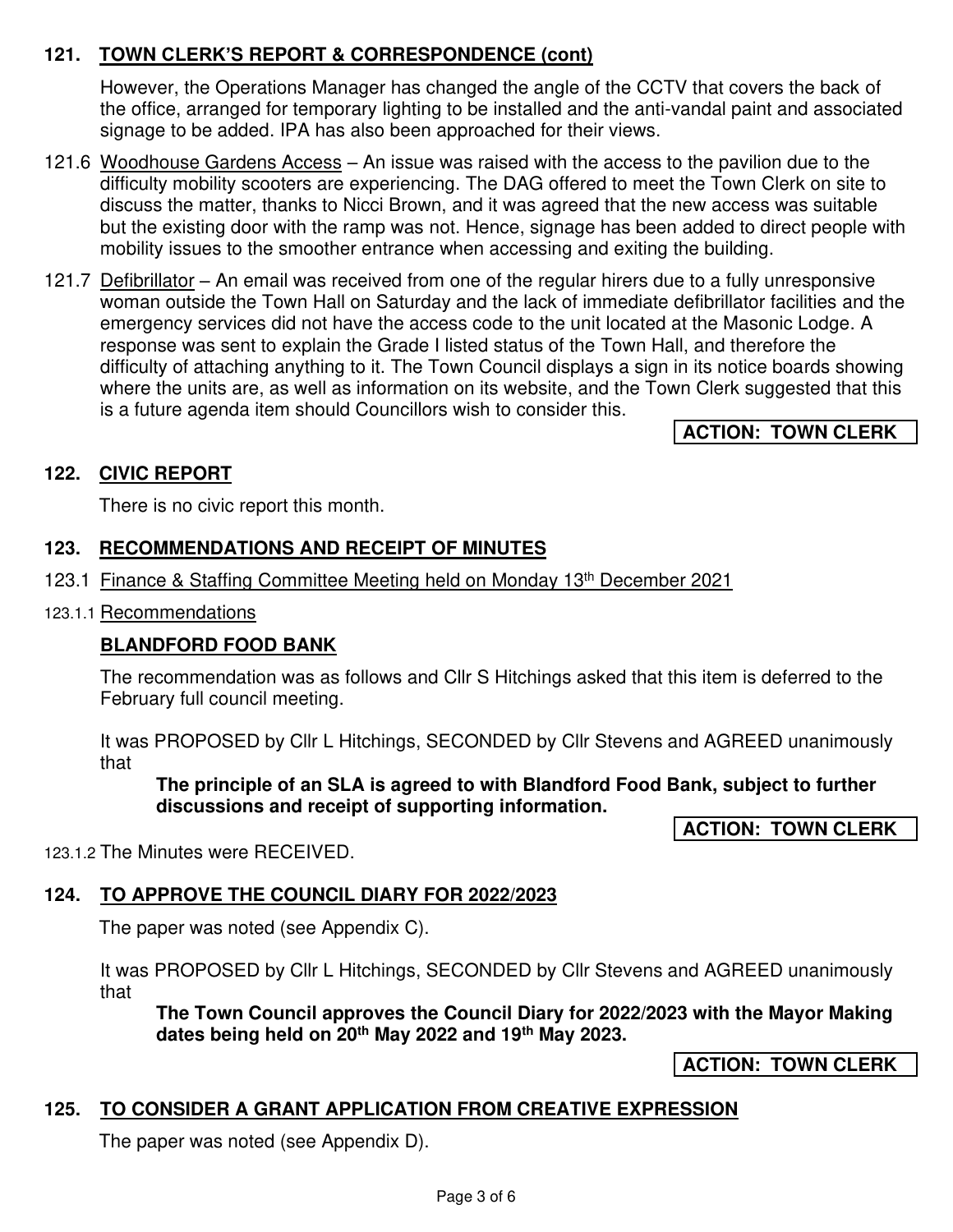## **125. TO CONSIDER A GRANT APPLICATION FROM CREATIVE EXPRESSION (cont)**

It was PROPOSED by Cllr Carter, SECONDED by Cllr Lacey-Clarke and AGREED unanimously that

**The Town Council approves a grant of £250 for Creative Expression (Expenditure Authority: Localism Act 2011 s1-8).** 

**ACTION: TOWN CLERK**

#### **126. TO CONSIDER THE TOWN COUNCIL'S POSITION WITH THE PAYMENT FOR USE OF THE SPORTS PAVILIONS OCTOBER 2021 – DECEMBER 2021 AND JANUARY 2022 – MARCH 2022**

The paper was noted (see Appendix E).

Cllr Lacey-Clarke suggested the clubs should pay the reduced rate for the October-December period, as per the previous resolution, but it was clarified that the resolution covered the April-June period and 'the next quarter', which was the July-September period.

It was PROPOSED by Cllr Cross, SECONDED by Cllr Mieville and AGREED (12 in favour, 2 against) that

**The Town Council approves that the sports clubs revert to paying the full amount for rent and utilities from the October – December 2021 quarter, and the same going forward into 2022.** 

**ACTION: TOWN CLERK**

### **127. RECREATION & AMENITIES MATTERS:**

### 127.1 To review and agree the hire charges for 2022/2023

The paper was noted (see Appendix E).

It was PROPOSED by Cllr L Hitchings, SECONDED by Cllr Carter and AGREED unanimously that

### **The Town Council agrees the proposed fees and hire charges for 2022/2023 as per Appendix E for Cemetery Fees, Sports Clubs and the Markets.**

8:13pm – Cllr Quayle left the meeting during discussion and voting and Cllr White left the meeting.

It was PROPOSED by Cllr Lacey-Clarke, SECONDED by Cllr R Carter and AGREED (12 in favour, 2 non-votes)

### **The Town Council agrees the proposed fees and hire charges for 2022/2023 as per Appendix E for Town Council Venues and Items for Hire.**

**ACTION: TOWN CLERK**

8:14pm – Cllr Quayle returned to the meeting.

A discussion was held about the lack of demand for the beacons as an item for hire, storage issues and the cost of replacing batteries.

8:15pm – Cllr White returned to the meeting.

8:17pm – Cllr Lindsay left the meeting.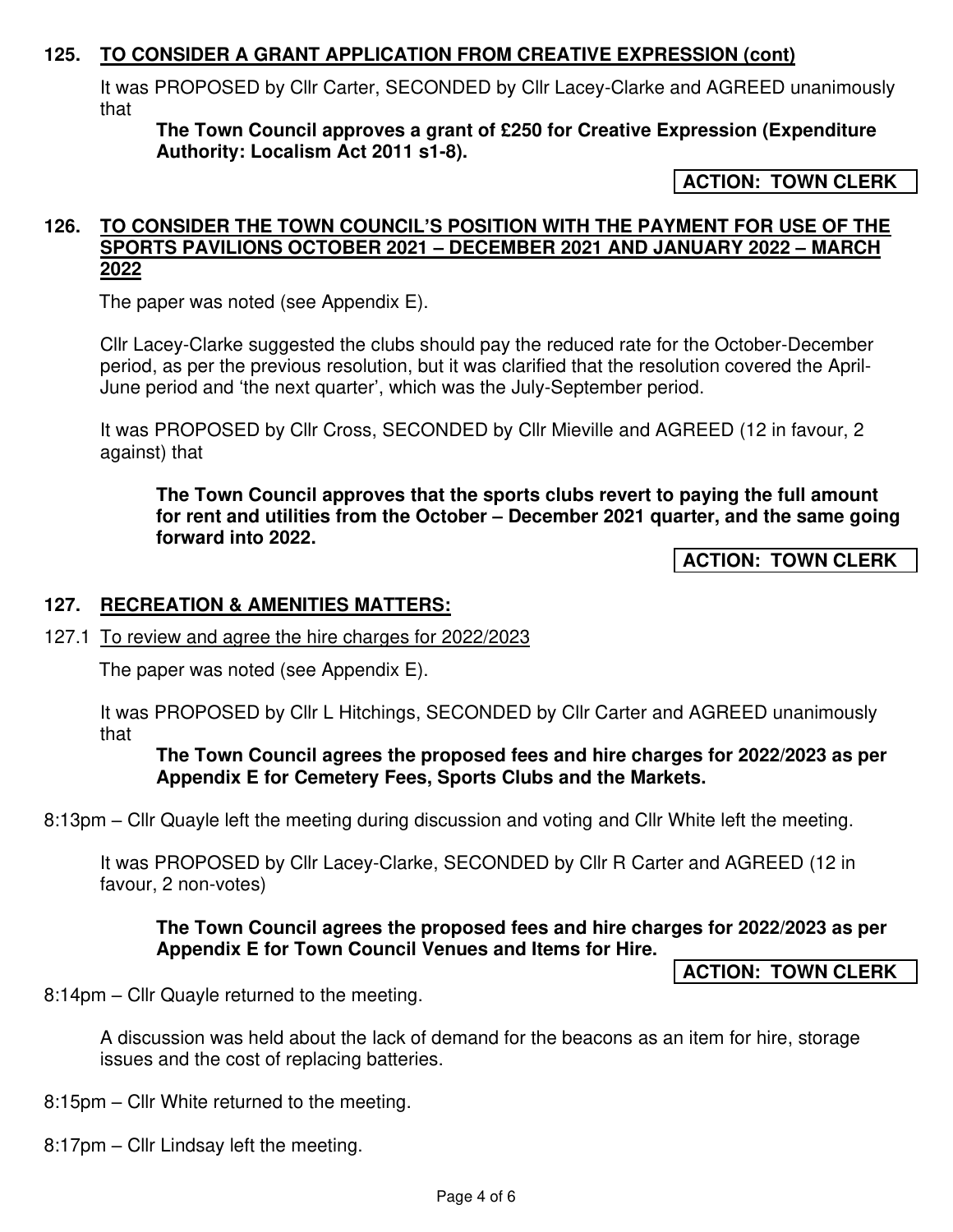# **127. RECREATION & AMENITIES MATTERS: (cont)**

It was PROPOSED by Cllr Lacey-Clarke, SECONDED by Cllr Cross and AGREED (13 in favour, 1 non-vote)

## **The beacons are no longer stored and kept as an item for hire and are offered to the local group who uses them.**

### **ACTION: TOWN CLERK**

### 127.2 To note the Report by the Operations Manager November 2021 – January 2022

The report was noted (see Appendix F) and the Chairman thanked the Operations Manager.

## **128. TO RECEIVE AN UPDATE AND CONSIDER ANY REQUESTS FROM THE:**

### 128.1 Neighbourhood Plan Monitoring Group – Blandford +

8:20pm – Cllr Lindsay returned to the meeting.

The minutes were distributed prior to the meeting and there were no questions raised.

128.2 BFTC Commemoration Group

Cllr Carter advised that the group is working with the Jubilee working group.

128.3 Climate Change & Biodiversity

Cllr Mieville advised that there is an online working group meeting scheduled for Thursday 3<sup>rd</sup> February at 7pm and he is prepared to chair if Cllr Osborne is unavailable. Cllr Lacey-Clarke asked if he was the Vice Chair for that working group. The Town Clerk will check and confirm.

## **ACTION: TOWN CLERK**

**Post Meeting Note:** This has been checked by the Town Clerk and Cllr Lacey-Clarke was vice chairman of the Public Art working group, not the Climate Change & Biodiversity working group. The meeting link has been sent to the Climate Change & Biodiversity working group.

### 128.4 Dorset Council Grant to support the Market Area Enhancement Project

Cllr Stevens asked that the paving is completed as soon as possible to help improve the Market Place.

### 128.5 The Queen's Platinum Jubilee 2nd - 5th June 2022

A location has been agreed at the Marsh & Ham by the river, to replace a bench that requires removal. Regular meetings are being held about the events planned and Cllr Stevens would still like to plant trees.

## **129. REPORTS FROM COMMUNITY AND LOCAL ORGANISATIONS**

- 129.1 Blandford Leisure Centre Cllr Carter provided an update and noted that swimming numbers are on the increase.
- 129.2 To fill the positions left vacant by a Councillor resignation in November 2021

The report was noted (see Appendix F).

It was PROPOSED by Cllr L Hitchings, SECONDED by Cllr Stevens and AGREED unanimously that